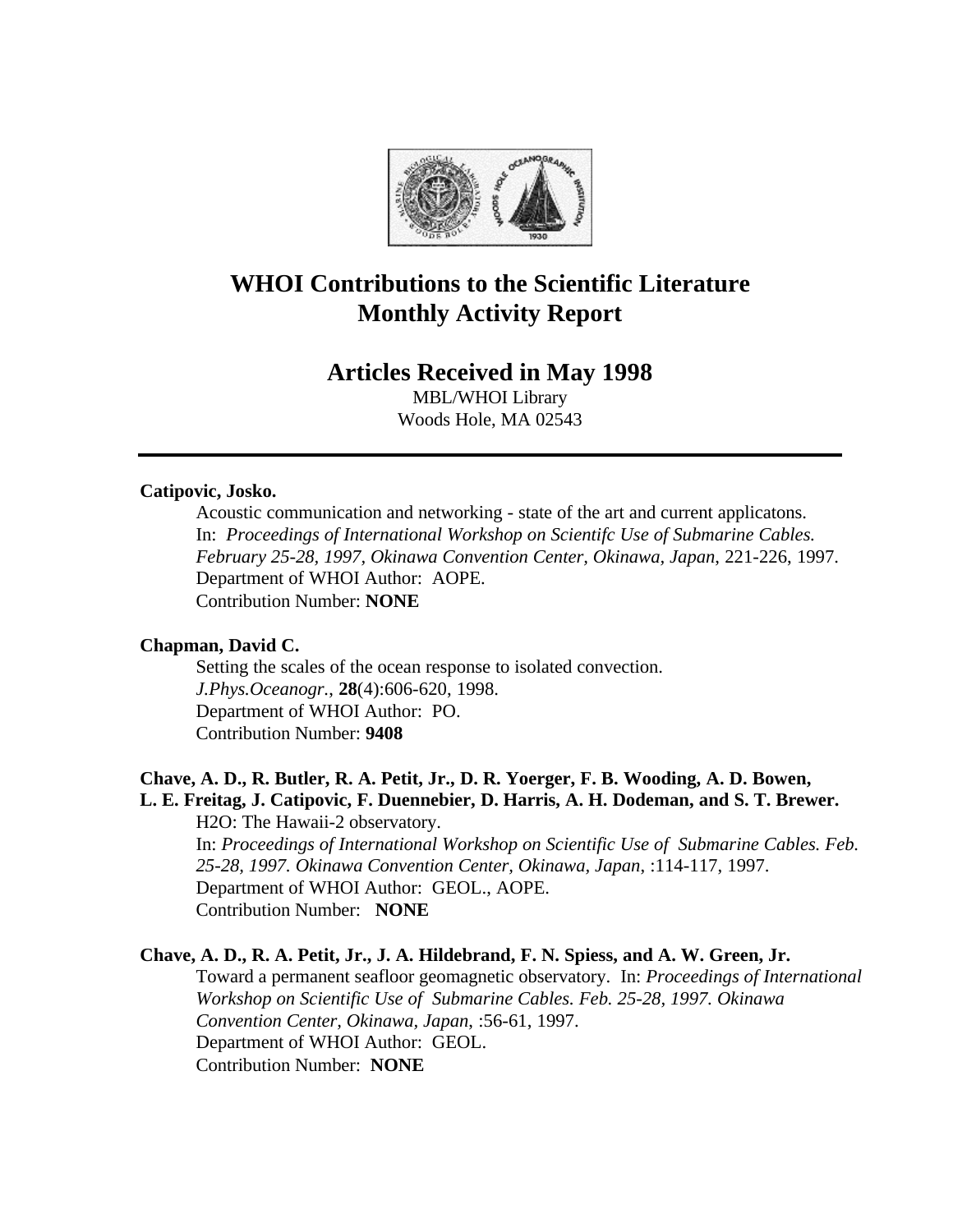#### **Huang, Rui Xin.**

Mixing and available potential energy in a Boussinesq ocean. *J.Phys.Oceanogr.*, **28**(4):669-678, 1998. Department of WHOI Author: PO. Contribution Number: **9135**

#### **Korenaga, J.**

Natural gas hydrates on the southeast U.S. margin: Constraints from full waveform and travel time inversions of wide-angle seismic data. *J.Geophys.Res.*, **102**(B7):15345-15365, 1997. Department of WHOI Author: GEOL. Contribution Number: **9452**

#### **Kurz, M. D., A. P. le Roex and H. J. B. Dick.**

Isotope geochemistry of the oceanic mantle near the Bouvet triple junction. *Geochim.Cosmochim.Acta*, **662**(5):841-852, 1998. Department of WHOI Author: MCG. Contribution Number: **9582**

#### **McManus, Jerry F.**

Radiometrically determined sedimentary fluxes in the sub-polar North Atlantic during the last 140,000 years. *Earth Planet.Sci.Lett.*, **155**:29-43, 1998. Department of WHOI Author: GEOL. Contribution Number: **NONE**

#### **Petit, R. A., Jr., L. L. Freitag, K. E. Prada, J. W. Bailey, D. Harris, and A. D. Chave.**

Junction box electronics for the Hawaii-2 observatory. In: *Proceedings of International Workshop on Scientifc Use of Submarine Cables. February 25-28, 1997, Okinawa Convention Center, Okinawa, Japan*, :181-184, 1997. Department of WHOI Author: AOPE., GEOL. Contribution Number: **NONE**

#### **Samelson, R. M.**

Large-scale circulation with locally enhanced vertical mixing. *J.Phys.Oceanogr.*, **28**:712-726, 1998. Department of WHOI Author: PO. Contribution Number: **9366**

#### **Stephen, R. A., J. H. Natland, R. Butler, K. Becker, A. D. Chave, F. K. Duennebier, and C. R. Bradley.**

Deep sea drilling at the H2O observatory site. In: *Proceedings of International Workshop on Scientific Use of Submarine Cables. Feb. 25-28, 1997. Okinawa Convention Center, Okinawa, Japan*, :147-152, 1997. Department of WHOI Author: GEOL. Contribution Number: **NONE**